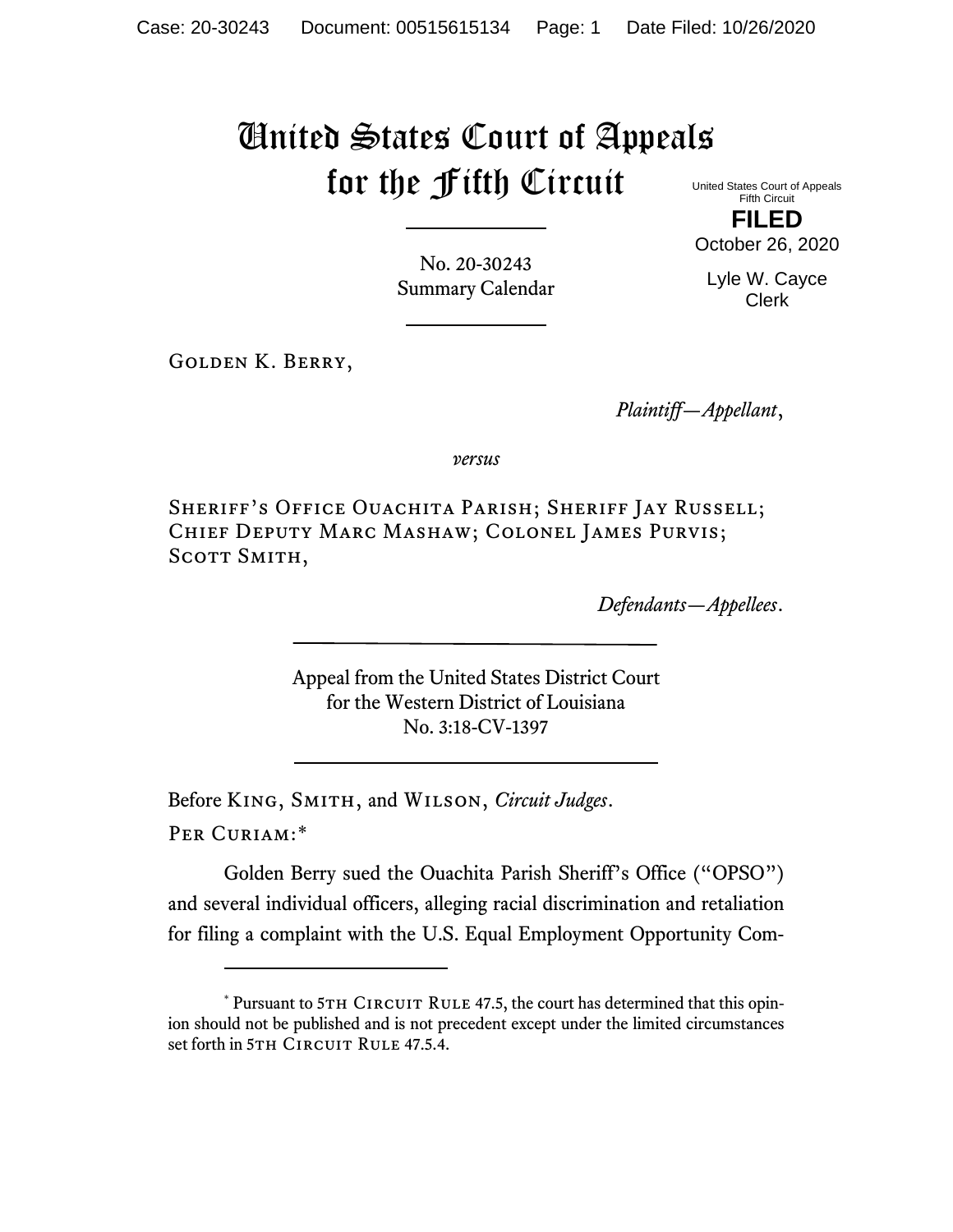mission ("EEOC"). Berry moved for summary judgment on his retaliation claim; the defendants moved for summary judgment denying both of Berry's claims. The district court denied Berry's motion and granted the defendants'. We affirm the denial of Berry's motion for summary judgment on his retaliation claim. We affirm the summary judgment regarding Berry's racial discrimination claim. Finally, we reverse the summary judgment in favor of defendants on Berry's retaliation claim.

I.

OPSO hired Berry, who is black, as a correctional officer in 2000. He attained the rank of Corporal in 2003 and maintained his position for thirteen years. His job required that he alternate between working day and night shifts. Seeking to work consistent day shifts, Berry approached Deputy Scott Smith about the possibility of transferring to a role in the Transitional Work Release Center. Berry successfully applied for a deputy role at the center a demotion from his position as Corporal. He alleges that Smith assured him that, despite taking a reduced rank, he would retain his current level of pay. Smith denies making any such representation.

After transferring, Berry saw his pay decrease. He contends that OPSO allowed white employees to transfer while maintaining both their rank and their pay.

In November 2017, Berry filed a charge of racial discrimination with the EEOC. He also filed a corrections statement in March 2018. Leaders within OPSO learned of Berry's EEOC complaint in late January or early February 2018, at which point Captain Bryan Boney, who had replaced Smith as director of the Transitional Work Release Program, reached out to Berry and asked why he had filed a complaint.

In January or February 2018, Berry also qualified to run for city council. He won his election in March 2018 and was scheduled to be sworn in as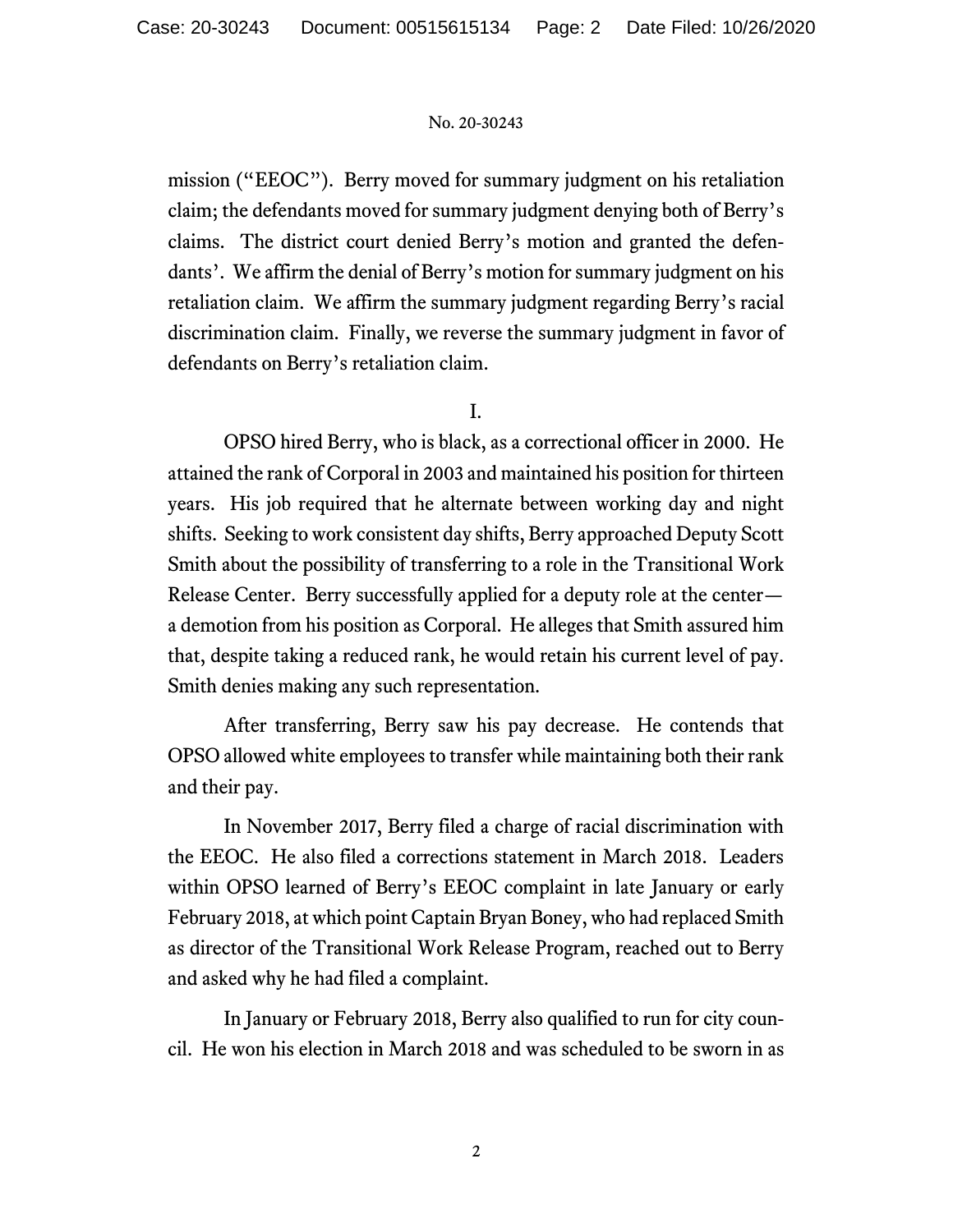a councilman on June 29. Boney saw the election results on television and notified Colonel James Purvis, who had the authority to fire Berry. Four days later, Boney and Purvis summoned Berry and terminated his employment on the basis that he could not hold office while working as a deputy sheriff. OPSO did not offer Berry the opportunity to work until he was sworn in to office, nor did OPSO give Berry the option to decline his elected position and retain his employment at the Center.

Berry filed a charge of retaliation with the EEOC in May 2018 and supplemental charges of retaliation and wrongful termination with the EEOC in August 2018. In July 2018, the EEOC provided Berry with a right-to-sue letter for his racial discrimination charge, and in September 2018 Berry received a right-to-sue letter for his retaliation charge. Berry sued for discrimination based on race and retaliation under Title VII of the Civil Rights Act of 1964, 42 U.S.C. § 2000e. Berry moved for summary judgment on his retaliation claim, and the defendants moved for summary judgment on both of Berry's claims. The district court denied Berry's motion and granted the defendants' motion, dismissing Berry's claims with prejudice. Berry appeals.

# II.

We review a summary judgment *de novo* and apply the same legal standards as did the district court. *Brown v. Wal-Mart Stores East, L.P.*, 969 F.3d 571, 576 (5th Cir. 2020). Per Federal Rule of Civil Procedure 56(a), summary judgment is proper where the "movant shows that there is no genuine dispute as to any material fact and the movant is entitled to judgment as a matter of law." We view all evidence in the light most favorable to Berry, the nonmoving party. *Id.*

# A.

We first review the summary judgment on Berry's racial discrimin-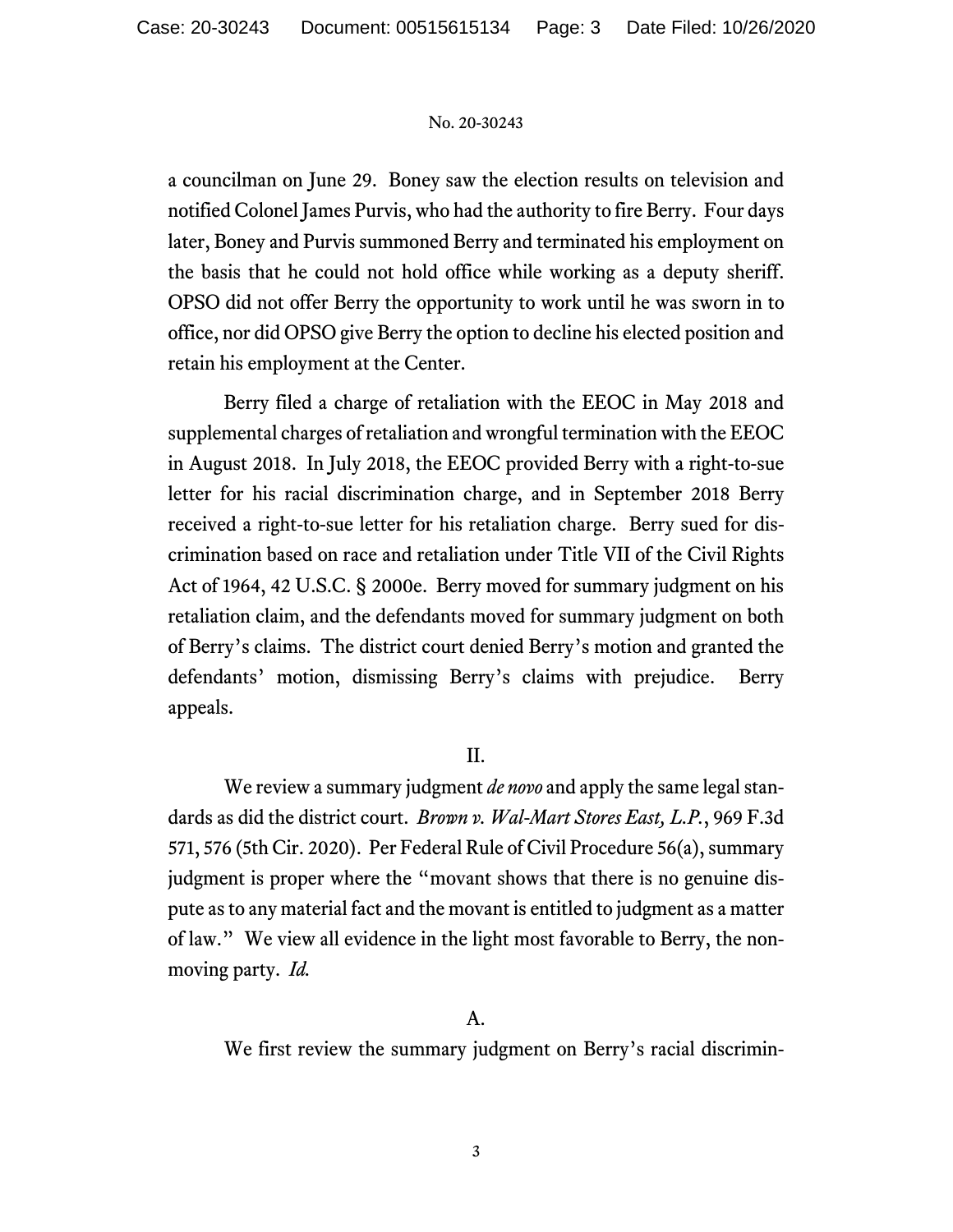ation claim. To analyze whether a plaintiff has established a *prima facie* case of racial discrimination under Title VII based on circumstantial evidence, we apply the *McDonnell Douglas* framework.<sup>[1](#page-3-0)</sup> Under that framework, a plaintiff must show that he "(1) is a member of a protected group; (2) was qualified for the position at issue; (3) was discharged or suffered some adverse employment action by the employer; and (4) was . . . treated less favorably than other similarly situated employees outside the protected group." *McCoy*, 492 F.3d at 556.

If the plaintiff establishes a *prima facie* case, the burden shifts to the employer to provide a legitimate, nondiscriminatory reason for the action. *Id.* at 557. If the employer does so, the burden shifts back to the plaintiff, who then must establish either that the employer's reason was pretext for discrimination or that the plaintiff's protected status was a motivating factor for the action. *Alvarado v. Tex. Rangers*, 492 F.3d 605, 611 (5th Cir. 2007).

Berry bases his racial discrimination claim on circumstantial evidence. Applying the *McDonnell Douglas* framework, the district court found that he failed to satisfy the fourth prong, explaining that he did not show that he was treated less favorably than similarly situated employees outside his protected class. The court stated, however, that even if Berry had established a *prima facie* case, his claim would still fail because he had not shown that OPSO's given reason for his termination was pretext.[2](#page-3-1)

In providing a nondiscriminatory reason for reducing Berry's pay, OPSO contends that it did so because he voluntarily transferred into a posi-

<span id="page-3-0"></span><sup>1</sup> *McCoy v. City of Shreveport*, 492 F.3d 551, 556 (5th Cir. 2007) (per curiam); *see also McDonnell Douglas Corp. v. Green*, 411 U.S. 792, 802 (1973).

<span id="page-3-1"></span><sup>2</sup> Because the district court was correct in its pretext analysis regarding Berry's racial discrimination claim, we need not assess whether it properly found that Berry had failed to establish a *prima facie* case of racial discrimination.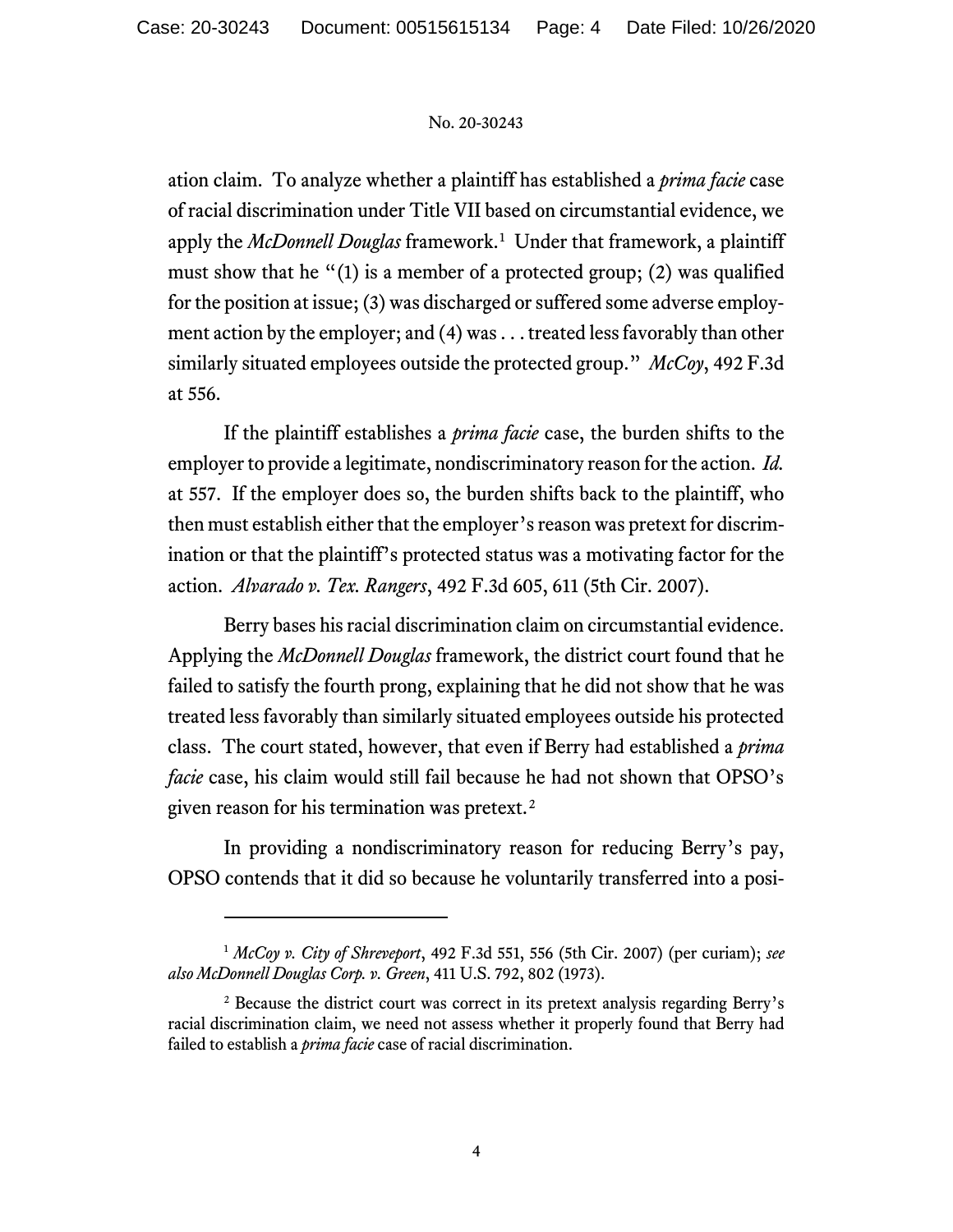tion with a lower rank in order to maintain a daytime work schedule. Because defendants provided a nondiscriminatory reason for the adverse action, the burden shifted back to Berry to show that the reason was pretextual or that his protected status was a motivating factor in his pay decrease. *See Alvarado*, 492 F.3d at 611.

Berry failed to make such a showing. The defendants presented evidence that the other transferees applied to open positions with ranks that permitted them to maintain their pay. It is undisputed that Berry knowingly and voluntarily transferred to a position with a lower rank. Although there is a dispute of fact about whether he was promised that his pay would remain the same despite his reduced rank, Berry did not show that other transferees were permitted to take a position with a lower rank while maintaining their pay. He failed, therefore, to provide evidence of disparate treatment, because the employees whose transfers he pointed to as evidence of such treatment were not similarly situated. *See Lee v. Kan. City S. Ry. Co.*, 574 F.3d 253, 260 (5th Cir. 2009). Indeed, a plaintiff's subjective belief that he was the victim of racial discrimination is insufficient to create an inference of discriminatory intent. *Roberson v. Alltel Info. Servs.*, 373 F.3d 647, 654 (5th Cir. 2004). The district court properly granted summary judgment on the racial discrimination claim.

# B.

Berry contends that the district court erred in denying his motion for summary judgment. He also asserts that the district court erred in granting OPSO's motion for summary judgment on his retaliation claim.

Berry maintains that OPSO terminated him because he filed a racial discrimination complaint with the EEOC. Under Title VII, employers may not retaliate against an employee because the employee opposed a practice made unlawful by Title VII, registered a complaint under Title VII, or parti-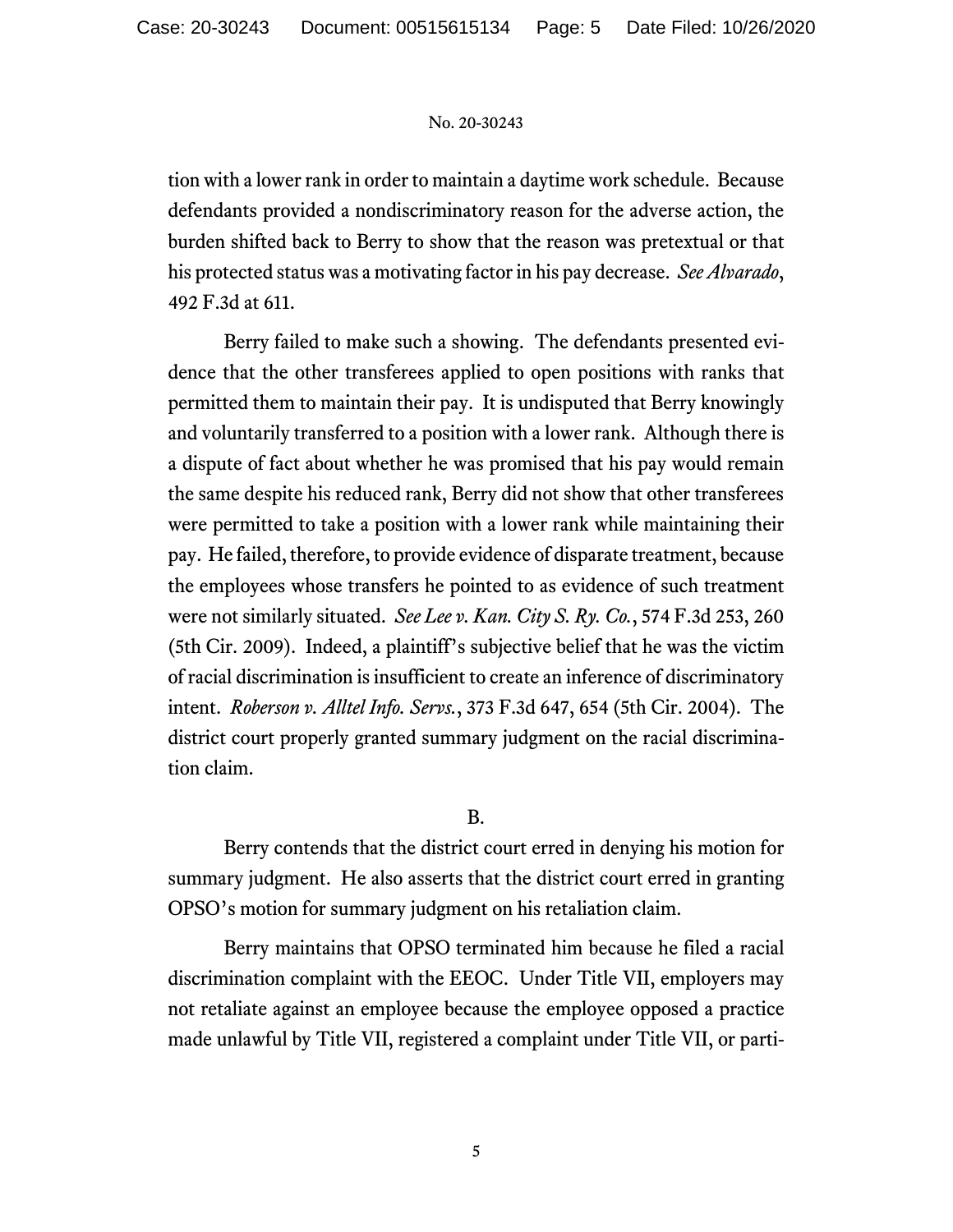cipated in an investigation under the law. *Brown*, 969 F.3d at 576–77. Where a retaliation case is based on circumstantial evidence, we apply *McDonnell Douglas*. *Id.* at 577. That framework requires the plaintiff to establish a *prima facie* case of retaliation by demonstrating "(1) that he engaged in activity protected by Title VII; (2) that he suffered an adverse employment action; and (3) that a causal connection exists between the protected activity and the adverse employment action." *Byers v. Dall. Morning News, Inc.*, 209 F.3d 419, 427 (5th Cir. 2000).

As the district court correctly found, Berry established a *prima facie* case of retaliation. Lodging his complaint with the EEOC was a protected activity. OPSO terminated Berry from his job, and "termination is a classic example of adverse employment action under our caselaw." *Hassen v. Ruston La. Hosp. Co.*, 932 F.3d 353, 358 (5th Cir. 2019). Finally, by, *inter alia*, producing evidence that OPSO had knowledge of his EEOC complaint before his termination, Berry met the "causal connection" element. Thus, he satisfied the elements of a *prima facie* case of retaliation.

If a plaintiff establishes a *prima facie* case, the burden shifts to the employer to produce a legitimate, nondiscriminatory reason for taking the adverse action. *Brown*, 969 F.3d at 577. If the employer satisfies that burden, then the burden returns to the plaintiff to show that the employer's stated reason is pretextual. *Id.* OPSO offered a nondiscriminatory reason for firing Berry: because he violated the OPSO Manual of Rules by running for office without notifying his superiors.

Because OPSO proffered a nondiscriminatory explanation, the burden shifts to Berry to show that that reason was pretext for retaliation. *Id.* To prevail in a claim that the employer's reason was pretextual, a plaintiff must establish "that the adverse action would not have occurred but for the employer's retaliatory motive . . . ." *Feist v. La., Dep't of Justice, Office of the*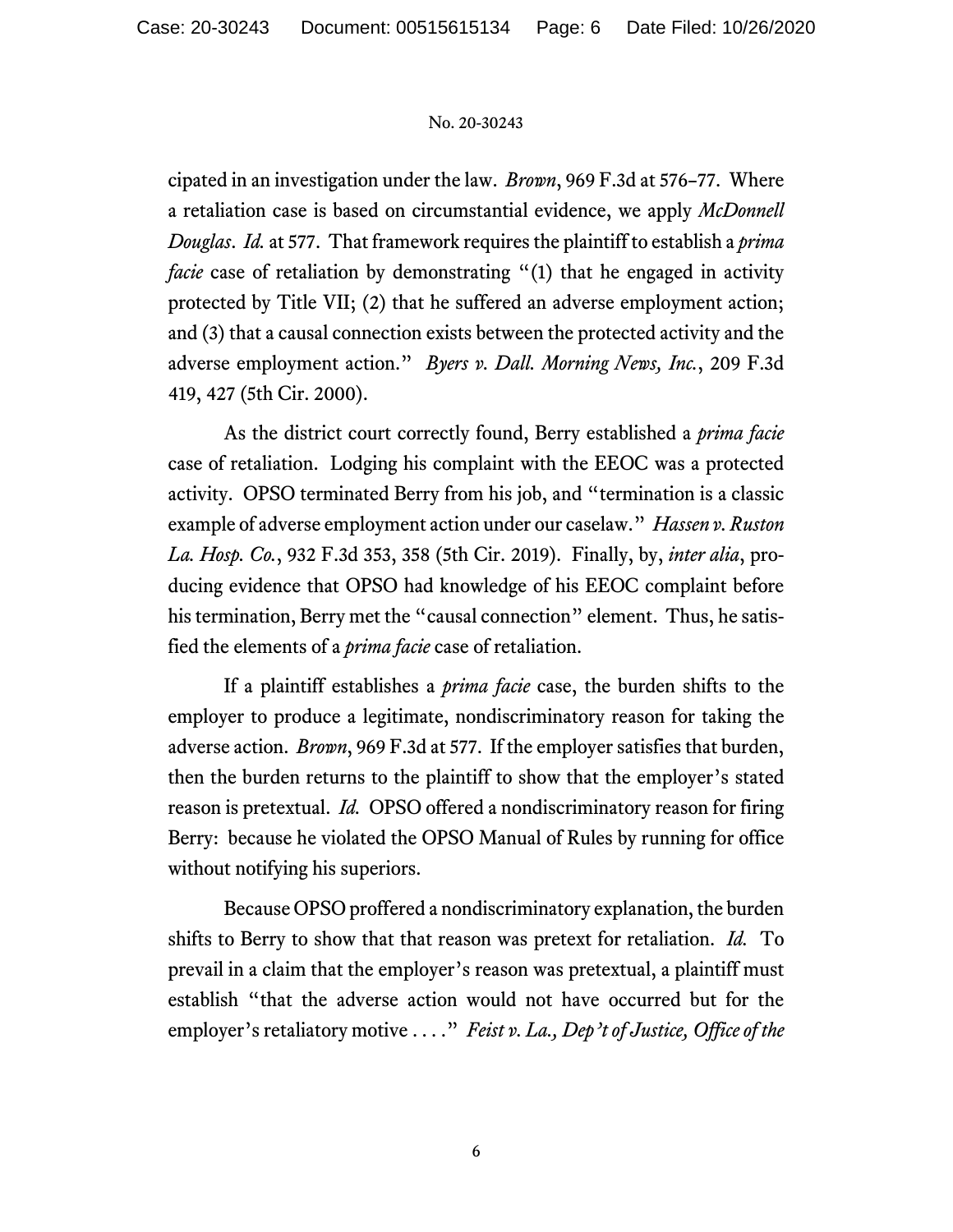*Att'y Gen.*, 730 F.3d 450, 454 (5th Cir. 2013) (internal quotation marks omitted). Furthermore, to survive a motion for summary judgment, a plaintiff "must show that there is a 'conflict in substantial evidence' on this ultimate issue." *Musser v. Paul Quinn Coll.*, 944 F.3d 557, 561 (5th Cir. 2019) (quoting *Hernandez v. Yellow Transp., Inc.*, 670 F.3d 644, 658 (5th Cir. 2012)). "Evidence is 'substantial' if it is of such quality and weight that reasonable and fair-minded men in the exercise of impartial judgment might reach different conclusions." *Hernandez*, 670 F.3d at 658 (cleaned up).

In support of his contention that OPSO's proffered reason for his termination was pretextual, Berry points to (1) the temporal proximity between his supervisors' learning of his EEOC complaint and his termination, (2) OPSO's shifting explanations for his termination, and (3) the inconsistent application of OPSO policies against him compared to similarly situated white employees.

Berry notes that OPSO learned of his complaint in late January or early February 2018. He further points out that he was fired less than two months later, within days of OPSO's learning of his running for office. A two-month gap between a protected activity and an adverse action is close enough to serve as evidence of pretext—indeed, "'a time lapse of up to four months' may be sufficiently close" to provide such evidence. *Feist*, 730 F.3d at 454 (quoting *Evans v. City of Hous.*, 246 F.3d 344, 354 (5th Cir. 2001)). Temporal proximity "is relevant to, but not alone sufficient to demonstrate, pretext," so we proceed to examine Berry's additional evidence. *Brown*, 969 F.3d at 579.

Berry alleges that OPSO provided shifting explanations for his termination and that that inconsistency is evidence of pretext. "[A]n employer's inconsistent explanations for its employment decisions at different times permits [*sic*] a jury to infer that the employer's proffered reasons are pre-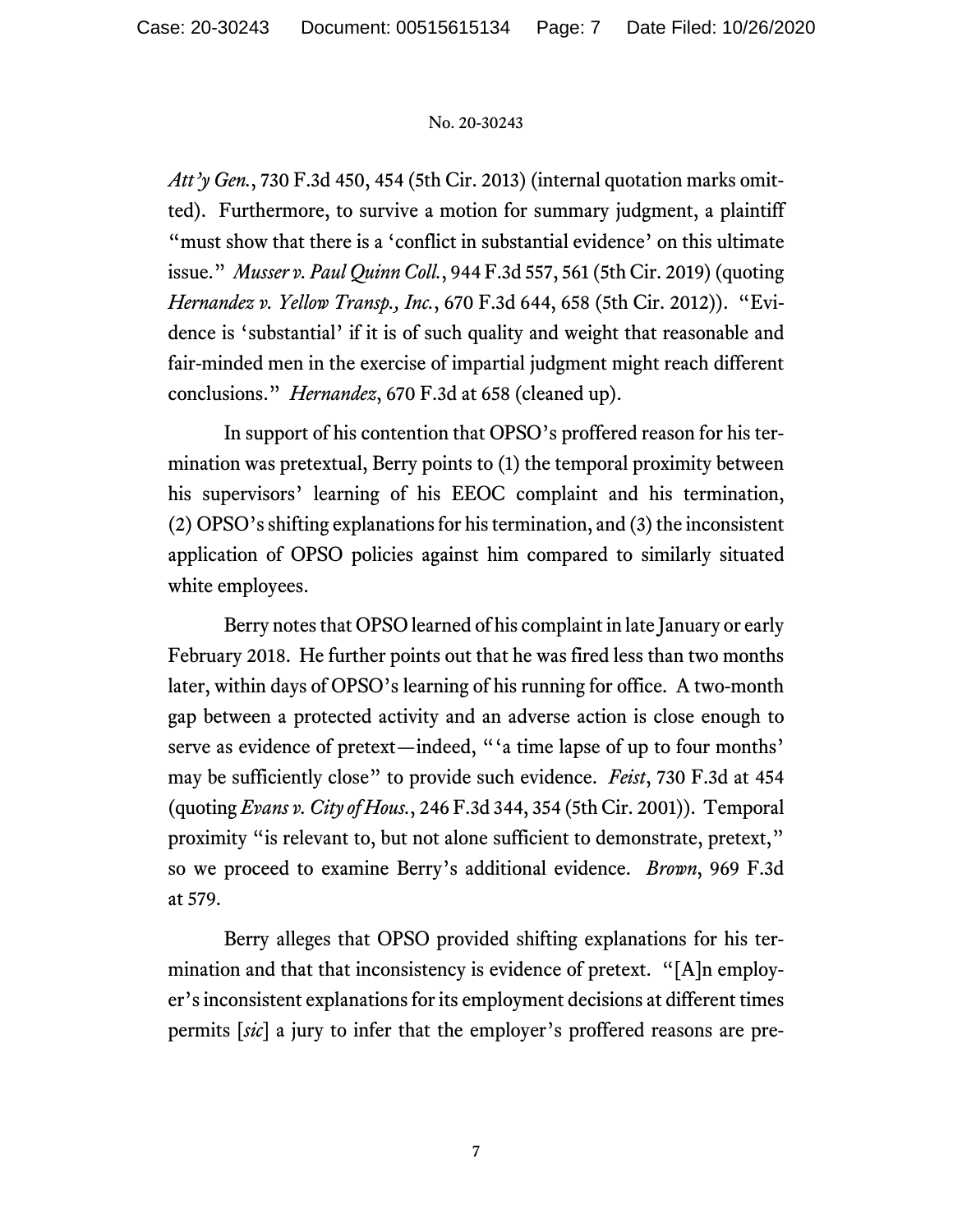textual." *Burrell v. Dr. Pepper/Seven Up Bottling Grp., L.P.*, 482 F.3d 408, 412 n.11 (5th Cir. 2007) (cleaned up).

OPSO provided shifting rationales for Berry's termination. As the district court noted, Colonel Purvis, Chief Mashaw, and Captain Boney initially testified that OPSO terminated Berry because he allegedly violated the Louisiana law against dual officeholding. Similarly, Berry's separation notice states that his reason for termination was "Violation of Louisiana Law." Berry, however, cited caselaw to show that his employment with OPSO after his election but months before assuming office did not violate Louisiana law. Moreover, he established that at least one white employee worked for OPSO between his election to office and his swearing-in. In response, OPSO offered a different explanation for Berry's termination, stating that he was fired for violating policies in the OPSO manual. OPSO's shifting reasons provide some evidence of pretext.

Relatedly, Berry asserts that OPSO inconsistently applied its policies, enforcing rules against him that it did not enforce against similarly situated white employees. The "inconsistent treatment of [a plaintiff] raises disputed issues of material fact as to whether[] but for exercising her rights she would have been discharged." *Wheat v. Fla. Par. Juvenile Justice Comm'n*, 811 F.3d 702, 711 (5th Cir. 2016). Moreover, a "plaintiff may establish pretext by showing that a discriminatory motive more likely motivated her employer's decision, such as through evidence of disparate treatment, or that her employer's explanation is unworthy of credence." *Haire v. Bd. of Supervisors of La. State Univ. Agric. & Mech. Coll.*, 719 F.3d 356, 363 (5th Cir. 2013).

OPSO contends that Berry violated the manual (1) by running for office and, thereby, engaging in political activity and (2) by failing to request permission from his supervisor before attaining outside employment. Berry, however, points out that multiple OPSO employees have run for elected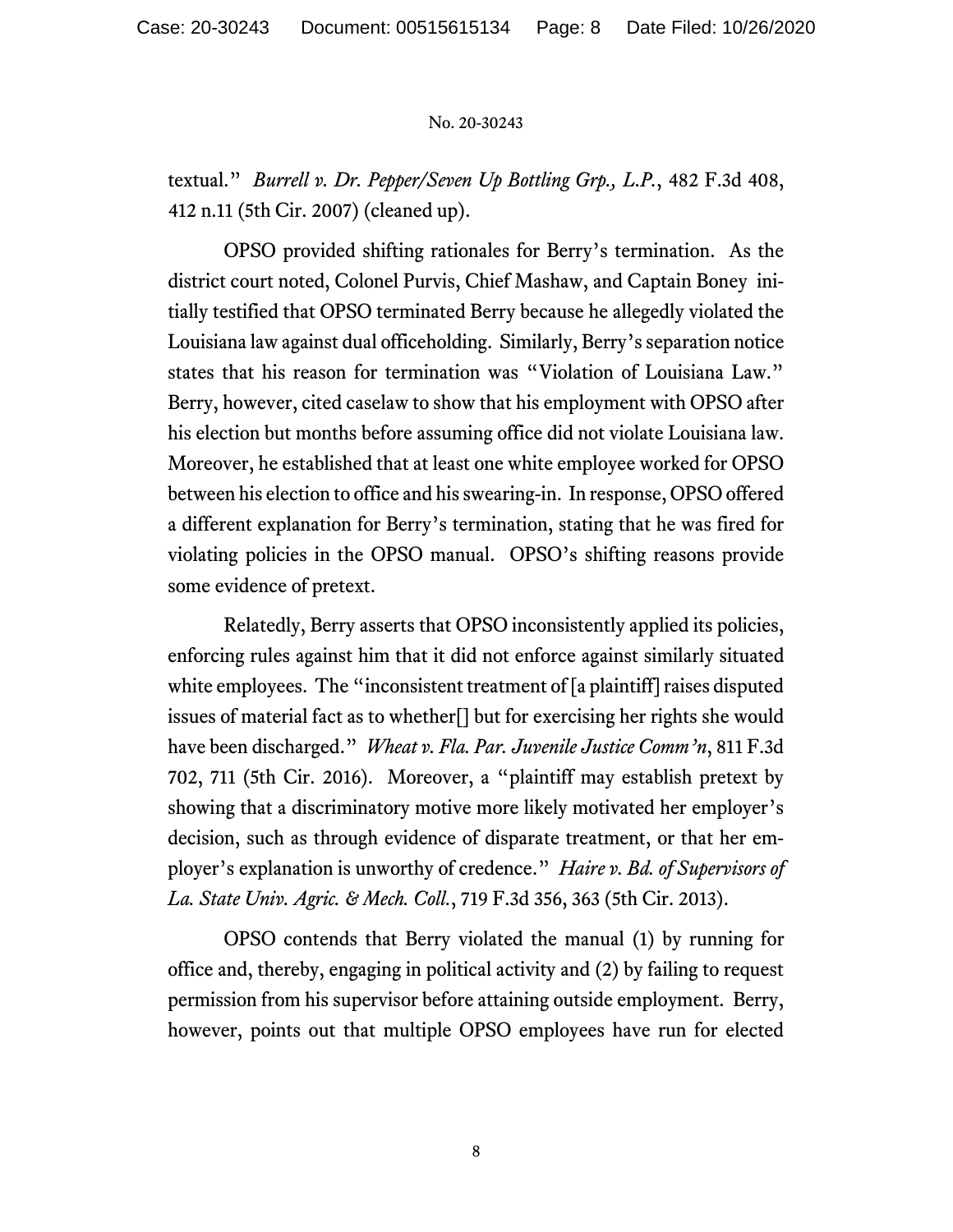office. Indeed, one of them wore his OPSO uniform in a political advertisement, contravening the manual's ban on campaigning in uniform.

OPSO asserts that Berry is not similarly situated to the other employees who ran for office because they informed their supervisors that they were running for office and took leaves of absence during their campaigns. Berry, however, casts doubt on whether the other employees actually made formal requests or took leaves of absence. Indeed, he points out that Sheriff Jay Russell testified that the policy requires employees to submit a letter before running for office. During discovery, Berry requested any documentation pertaining to four other employees' requests for leaves of absence. OPSO answered that there were no responsive documents because leave was verbally given. The absence of such documentation shows that, at the very least, OPSO was not adhering to its own purported policy of requiring "a written summary of proposed duties" before entering outside employment.

Moreover, Berry notes that his discovery requests included inquiries for additional documentation of the other employees' alleged leaves of absence, such as payroll sheets. OPSO provided no such documents to show that the alleged leaves of absence even occurred. The district court took OPSO at its word that other employees had informed OPSO of their campaigns and had taken leaves of absence when running for office; thus, the district court concluded that OPSO's reasons for terminating Berry were not pretextual.

Berry, however, requested evidence that the other employees actually requested and took leaves of absence, and OPSO did not provide any supporting documentation. The absence of such evidence—which should be readily available—raises an issue of material fact on the basis of which a reasonable jury could find that OPSO's purported reasons for terminating Berry were pretextual. *See, e.g.*, *Garcia v. Prof'l Contract Servs., Inc.*, 938 F.3d 236,